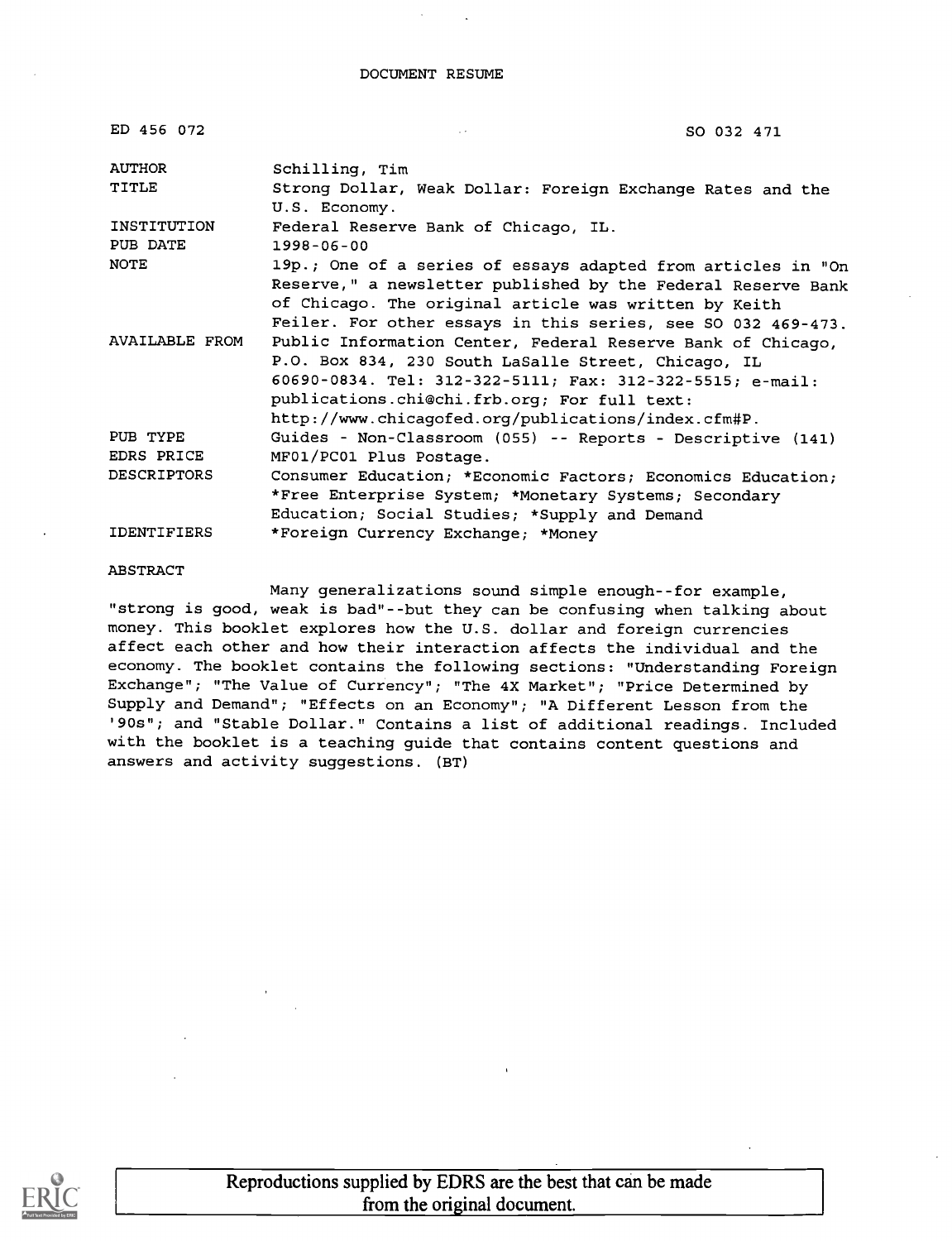## Strong Dollar Weak Dollar

Foreign exchange rates and the U.S. economy



- This document has been reproduced as<br>received from the person or organization and bad for Americans at the same time? • How can the value of the dollar be both good
- **Points of view or opinions stated in this COUNTIER COUNTILES COLORER** e dollar's value in other
	- Where is the international currency market and how does it operate?



- U.S. DEPARTMENT OF EDUCATION<br>
EDUCATIONAL RESOURCES INFORMATION<br>
EDUCATIONAL RESOURCES INFORMATION<br>
This document has been reproduced as<br>
received from the person or organization<br>
and
- received from the person or organization originating it
- 0 Minor changes have been made to improve reproduction quality
- document do not necessarily represent official OERI position or policy





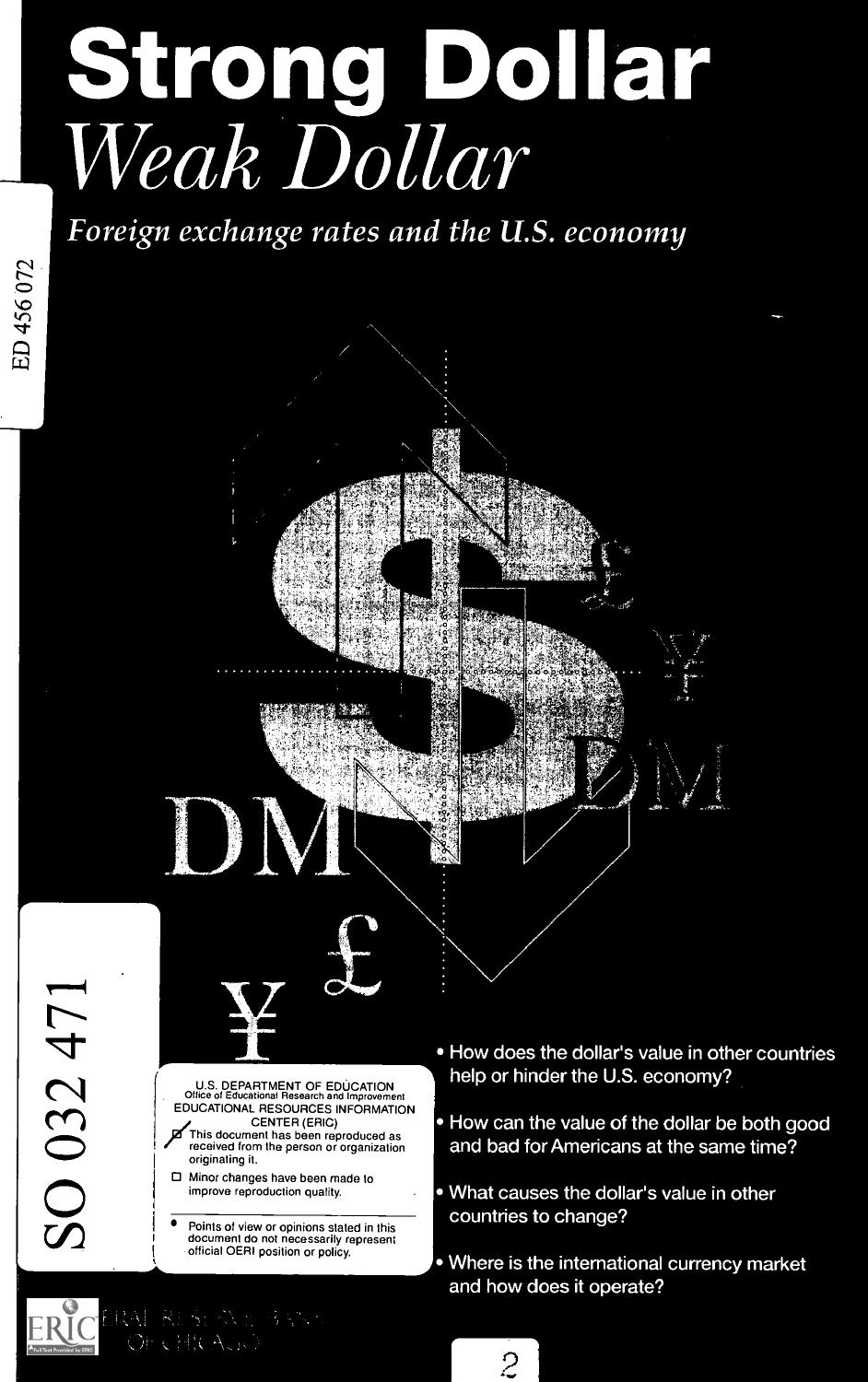**Strong Dollar, Weak Dollar is one** of a series of essays adapted from articles in On Reserve, a newsletter for economic educators published by the Federal Reserve Bank of Chicago. The original article was written by Keith Feiler and revised by Tim Schilling.

For additional copies of this essayor for information about other Federal<br>Reserve publications on money and banking, the financial system, the economy, consumer credit, and other related topics-contact:

**Public Information Center Federal Reserve Bank of Chicago** P.O. Box 834 **Chicago, IL 60690-0834** Tel. (312) 322-5111

್ಸ್<br>ಖ

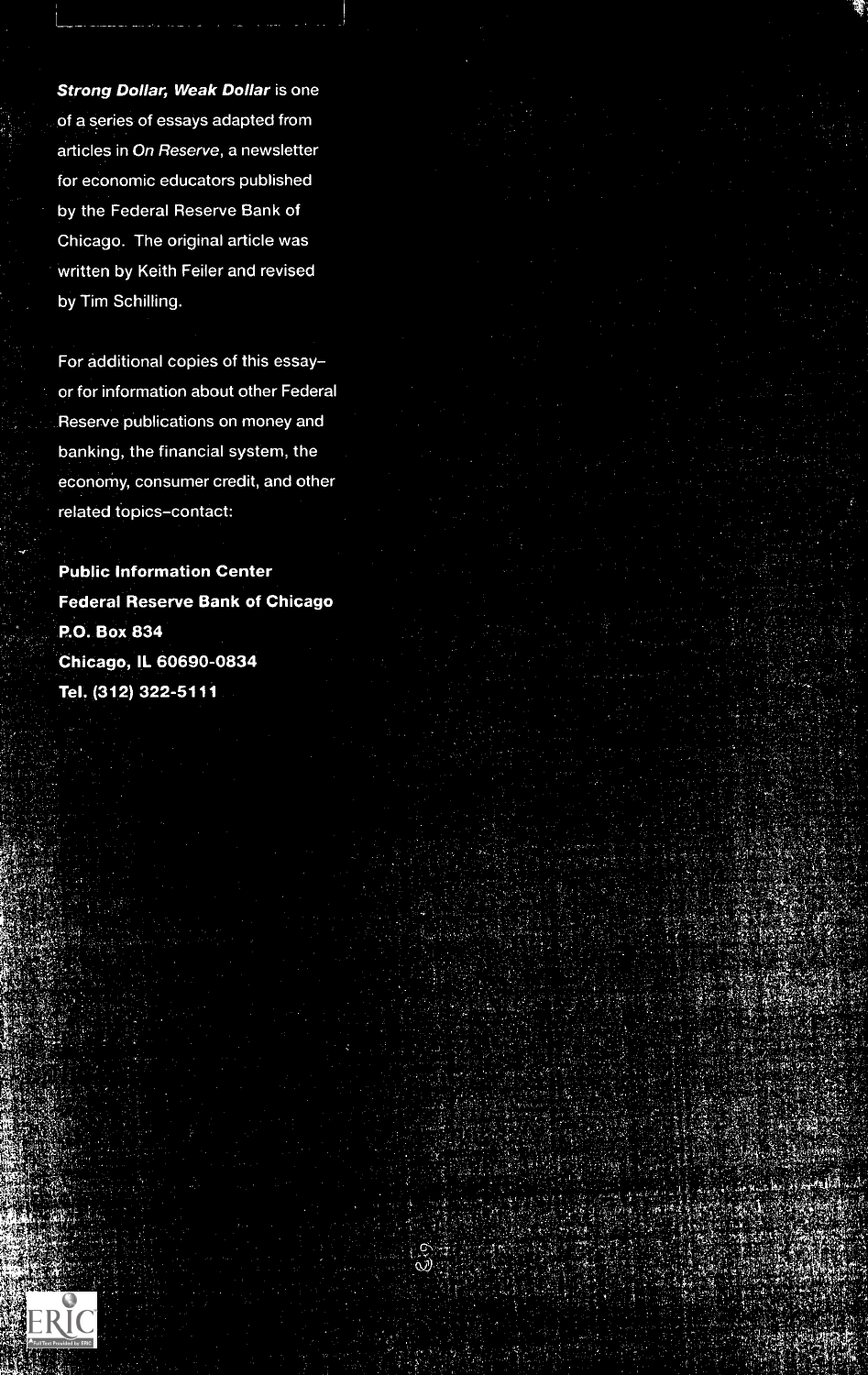Strong is good. Weak is bad. These generalizations sound simple enough, but they can be confusing when talking about money. Is a "strong" U.S. dollar always good? Is a "weak" dollar always bad? This publication explores how the U.S. dollar and foreign currencies affect each other and how their interaction affects you and the economy.

## Understanding<br>Foreign Exchange

The terms strong and weak, rising and falling, strengthening and weakening are relative terms in the world of foreign exchange (sometimes referred to as forex). Rising and falling, strengthening and weakening all indicate a relative change in position from a previous level. When the dollar is "strengthening," its value is rising in relation to one or more other currencies. A strong dollar will buy more units of a foreign currency than previously. A weak dollar will buy less. One result of a stronger dollar is that the prices of foreign goods and services drop for U.S. consumers. This may allow Americans to take the long-postponed vacation to some foreign destination, or buy a flashy foreign sports car that used to be too expensive.

U.S. consumers benefit from a strong dollar, but U.S. exporters are hurt. A strong dollar means that U.S. goods and services are more expensive for foreign consumers who, as a result, tend to buy fewer U.S. products. Because it takes more of a foreign currency to purchase strong dollars, any product priced in dollars is more expensive overseas.

A weak dollar also hurts some people and benefits others. When the value of the dollar falls or weakens in relation to another currency, prices of goods and services from that country rise for U.S. consumers. Because it now takes more dollars to purchase the same amount of foreign currency to buy goods and services, U.S. consumers and U.S. companies that import products have reduced purchasing power.

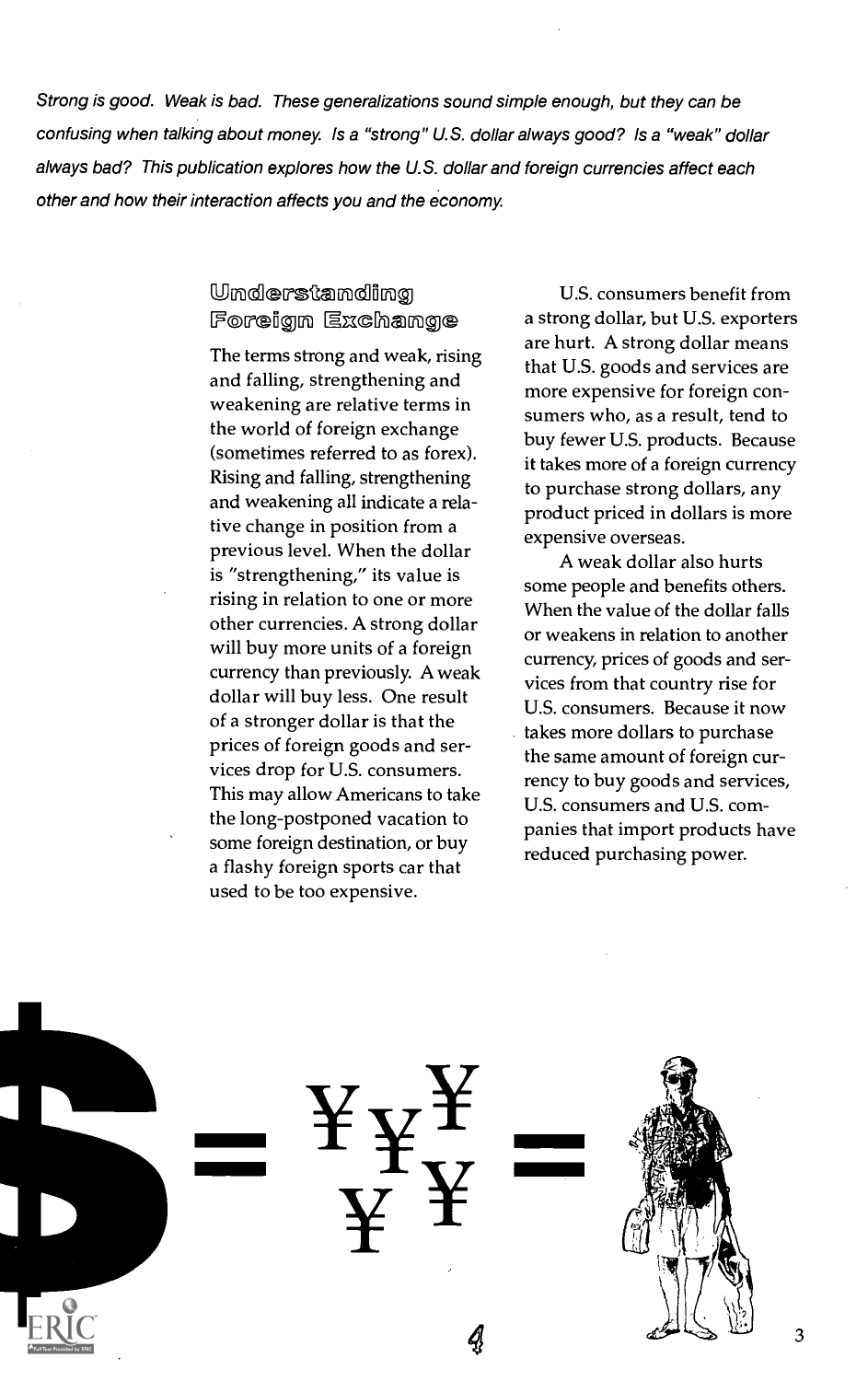# $$$$$$ = \frac{17}{100}$

At the same time, a weak dollar means prices for U.S. products fall in foreign markets, benefiting U.S. exporters and foreign consumers. With a weak dollar, it takes fewer units of foreign currency to buy the right amount of dollars to purchase U.S. goods. As a result, consumers in other countries can buy U.S. products with less money.

Ideally, the dollar and all nations' currencies should be valued at a level that is neither too high nor too low. Such a level would help sustain long-term economic growth and stability both here and abroad. However, this ideal is difficult to reach since many factors affect the value of a nation's money. Some of the factors are complex, but many are quite simple.

#### The Value of a Currency

The value of a currency can be viewed from a domestic as well as an international perspective. Domestically, we use measures such as the Consumer Price Index (CPI) to measure changes in the purchasing power of the dollar over time. When the CPI increases, we say that the dollar is buying less - the value or purchasing strength of the dollar is going down. If the CPI is relatively stable, we say that the value of the dollar is stable. For some products with falling prices, we can even say that the purchasing power of the dollar is increasing.

#### Strengthening Dollar

#### Advantages

- Consumer sees lower prices on foreign products/services
- Lower prices on foreign products/ services help keep inflation low
- U.S. consumers benefit when they travel to foreign countries
- U.S. investors can purchase foreign stocks/bonds at "lower" prices

#### **Disadvantages**

- U.S. firms find it harder to compete in foreign markets
- U.S. firms must compete with lower priced foreign goods
- Foreign tourists find it more expensive to visit U.S.
- More difficult for foreign investors to provide capital to U.S. in times of heavy U.S. borrowing

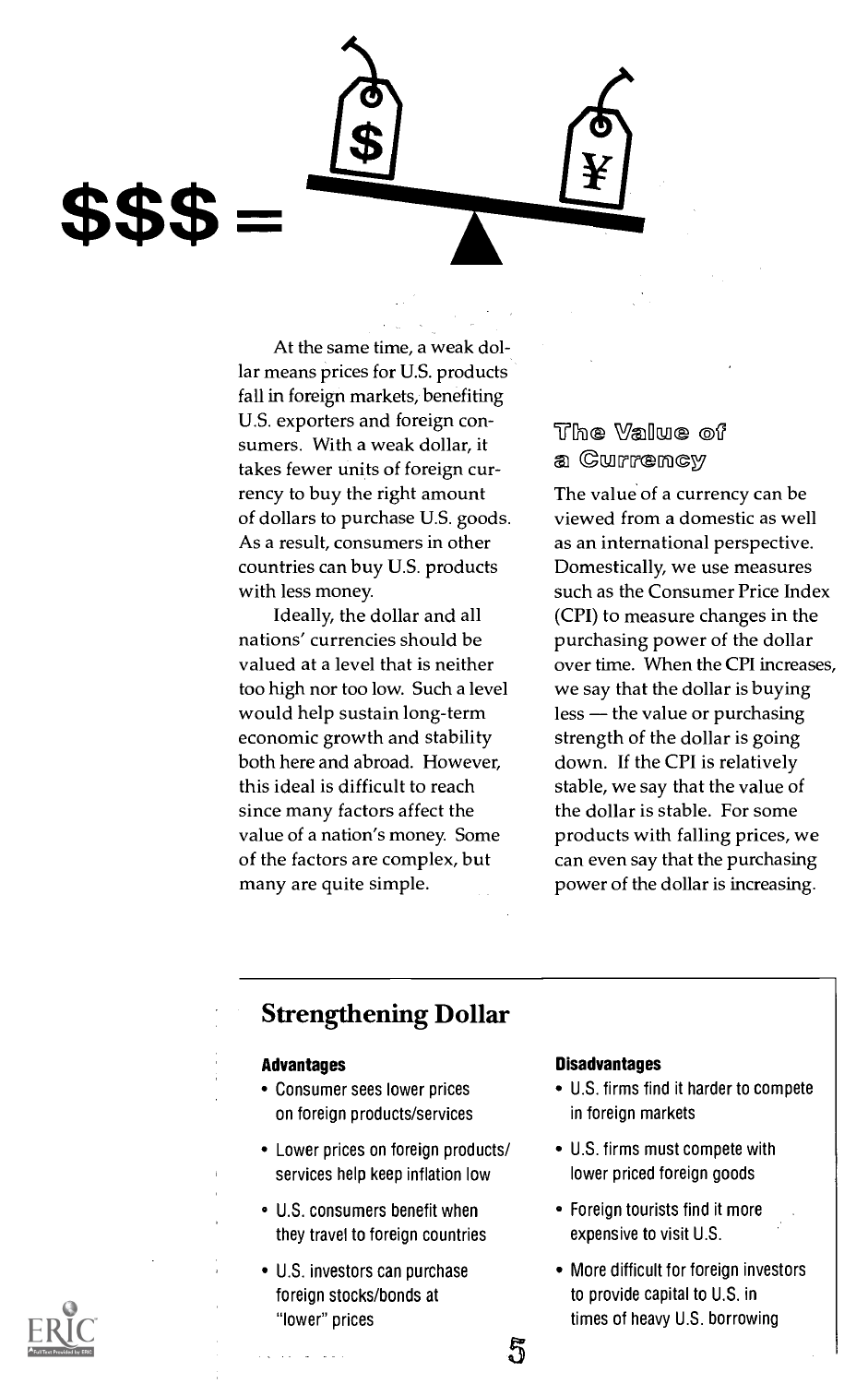#### Weakening Dollar

#### **Advantages**

- U.S. firms find it easier to sell goods in foreign markets
- U.S. firms find less competitive pressure to keep prices low
- More foreign tourists can afford to visit the U.S.
- U.S. capital markets become more attractive to foreign investors

#### **Disadvantages**

- Consumers face higher prices on foreign products/services
- Higher prices on foreign products contribute to higher cost-of-living
- U.S. consumers find traveling abroad more costly
- Harder for U.S. firms and investors to expand into foreign markets

Even though the dollar may be stable domestically, the value of the dollar could be rising or falling as measured by another country's currency. In those cases, a currency is a commodity. It is something that has a price and is bought and sold in order to be used. The medium of exchange used to purchase this commodity is the currency of another country. The dollar, in that perspective, is purchased by foreign citizens who will, in turn, use it to purchase U.S. goods and services or dollar-denominated assets such as Treasury securities, corporate or municipal bonds, or stock.

Almost every international exchange of goods and services requires the exchange of one currency for another. Less frequently, some countries will barter goods, or settle payments in gold. But most international transactions involve foreign exchange. The individual, firm or government of another country that wants to buy U.S. products needs dollars.

This is because the dollar is legal tender in this country and all transactions tend to be denominated in dollars.

The dollar, of course, is not the only currency that is bought and sold, but it is among the most popular. Other important currencies include the Japanese yen and the German deutschmark (sometimes referred to as the d-mark).

An interesting aspect of foreign exchange is that a currency may be strengthening but still may not be strong relative to its historical position. For example, if the dollar were to rise from 85 yen to the dollar to 88 yen, it is strengthening. However, because the dollar historically is worth more than 100 yen, it is still not "strong." Likewise, a dollar that falls to 175 yen from 185 yen is weakening, but certainly not weak by historical comparison.

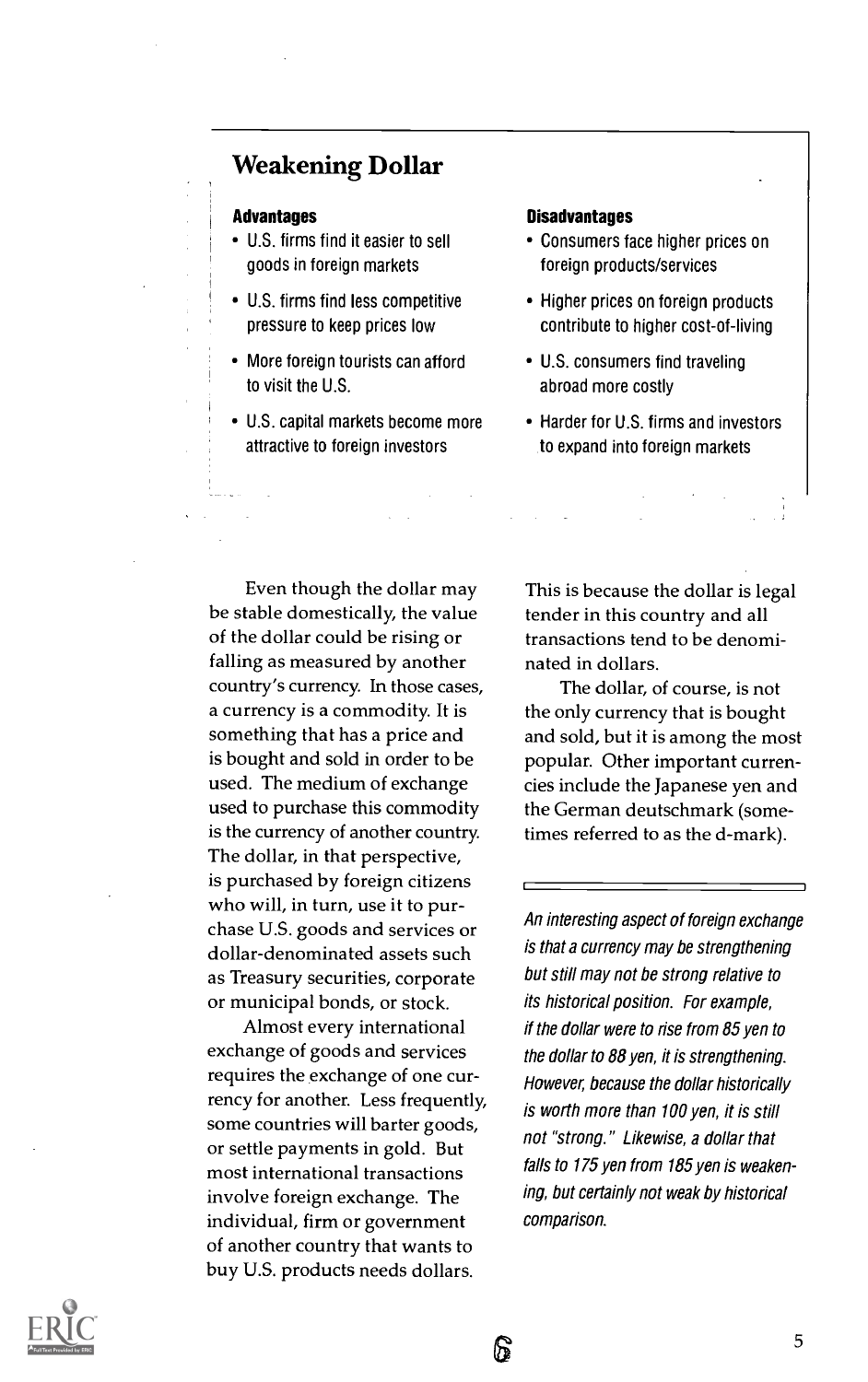#### The 4X Market

In most cases, the buying and selling of currencies takes place in the forex market. The currencies of most advanced and many developing economies are traded in this market. The forex market does not involve sending large loads of currency from one country to another. Typically it involves electronic balances. Dollar-denominated balances in computers in the U.S. or other countries are traded for computer-housed balances around the world that are denominated in yen, pounds, Swiss francs, d-marks, or any of dozens of other commonly traded monies. In short, when "currency" is traded, paper and metal are not the usual media of exchange. Foreign exchange exists mainly in the world of cyberspace.

#### Two is better than one

It is often possible to see two different national currencies accepted in one country. In some foreign countries, the U.S. dollar is the "currency of choice" because individuals have misgivings about the soundness of the domestic currency.

In other cases, accepting two currencies depends on location. For example, in areas near the Canadian border, U.S. currency is sometimes fully acceptable in Canadian establishments and Canadian currency is used (often at the official exchange rate) in U.S. establishments. But generally speaking, these areas tend to be small and in close proximity to the borders. Usually the decision to accept a foreign currency is made by local establishments as a convenience to border-crossing tourists.



Not all currencies are traded on forex markets. Currencies that are not traded are avoided for reasons ranging from political instability to economic uncertainty. Sometimes a country's currency is not exchanged for the simple reason that the country produces very few products of interest to other countries.

Unlike the commodities or stock markets, the forex market has no central trading floor where buyers and sellers meet. Most of the trades are completed by commercial banks and forex dealers in the U.S. and abroad using telephones and computers.

The forex market operates worldwide, 24 hours a day. Traders in Australia and the Far East begin trading in Hong Kong, Singapore, Tokyo, and Sydney at about the time most workers in San Francisco are going home for supper the previous evening. As the business day in the Far East closes, trading in Middle Eastern financial centers has been going

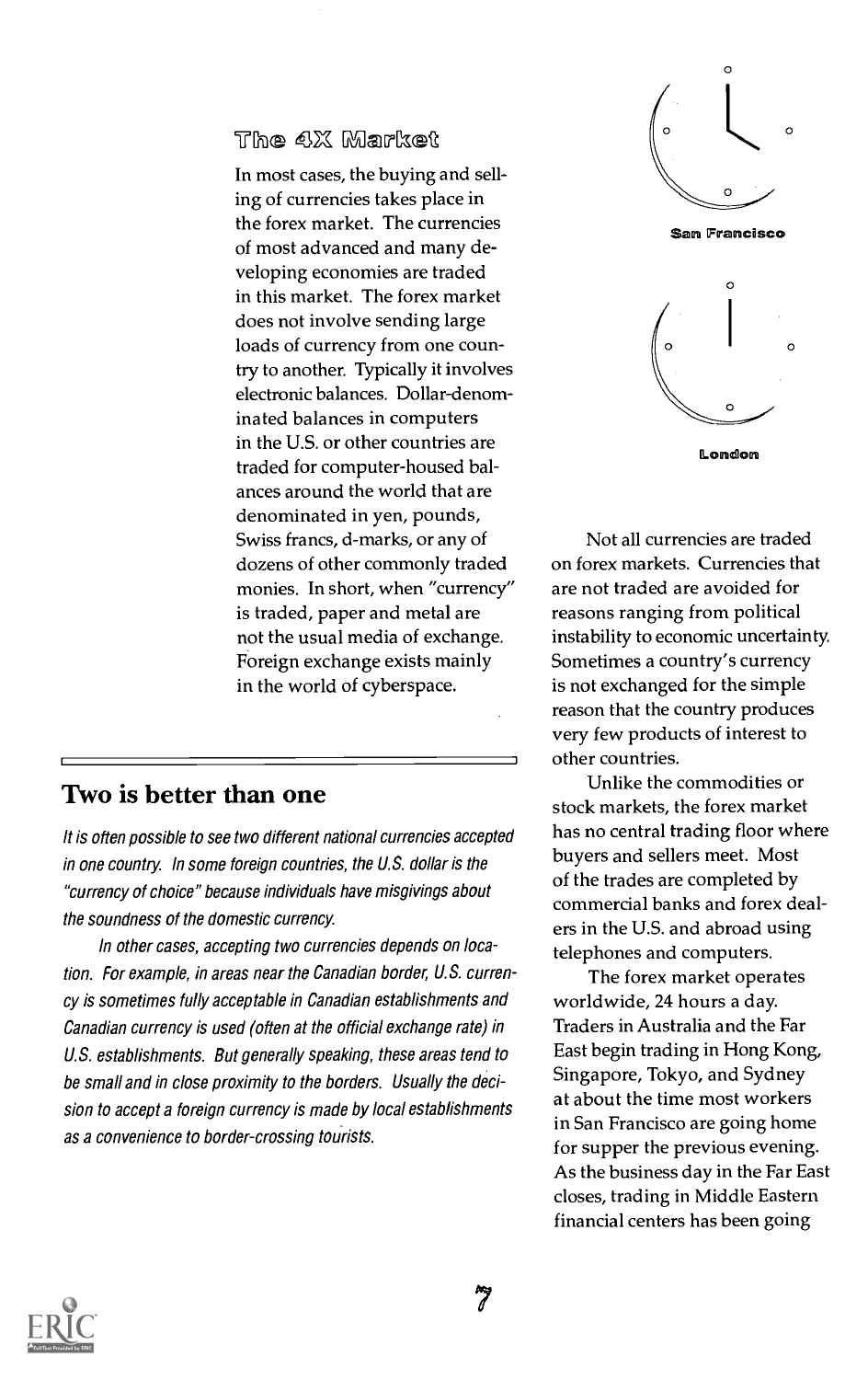

Kong Kong



Tokyo



Sydney

on for a couple of hours, and the trading day in Europe is just beginning. By the time the New York business day gets going in full force, it is almost time for early afternoon tea in London.<br>Some of the large U.S. banks and brokerage houses have an early shift to minimize the time difference of 5 to 6 hours with Europe. To complete the circle, West Coast financial institutions extend "normal banking hours" so they can trade with New York or Europe on one side, and with Hong Kong, Singapore, or Tokyo on the other.

In each case, financial institutions, corporations, or even interested individuals buy and sell money. They use one currency to purchase another. In many cases, they are buying money as part of doing business in the country that issues that currency. But in other cases, firms individuals may buy one currency in one market to sell it in another and profit from the

forex market

difference in price. This speculating on price differences is called arbitrage. In an age of virtually instant communication, this is especially challenging because the differences in price may last only a few seconds.

The forex market is distinguished here from the forex futures market, which has several trading floors, principally the International Monetary Market, a division of the Chicago Mercantile Exchange. The futures market in forex was developed to help reduce risk for international firms and financial institutions. The market was designed to "guarantee" exchange rates at a future date in order to facilitate international transactions. Prior to the development of forex futures, there could be a significant amount of risk in entering into a contract with firms in other countries. One of the largest sources of risk was the inability to guarantee the relative value of the currencies involved at the date of delivery.



 $\beta$ 

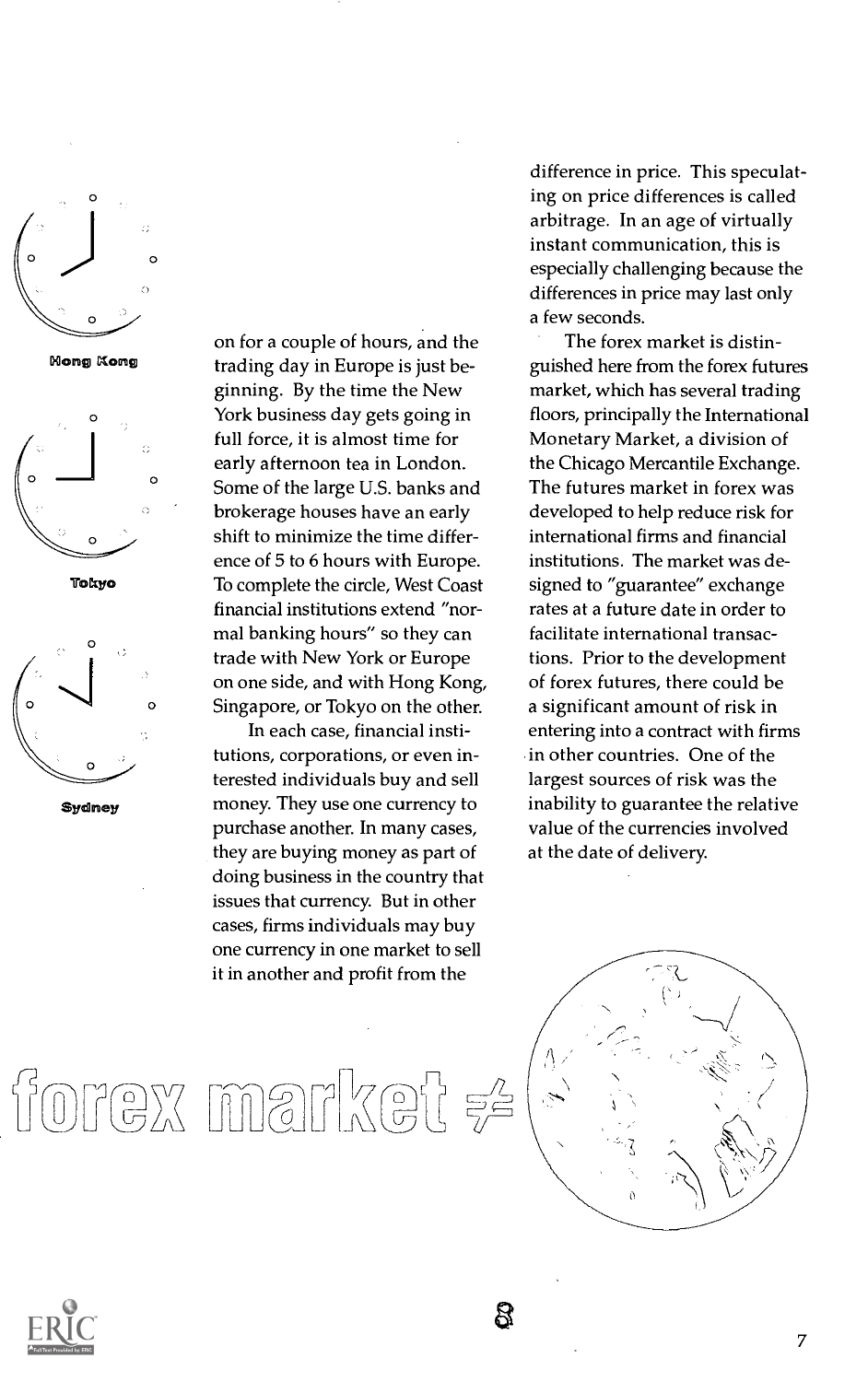## .Q..  $Prices = \text{Supply} = \text{De}$

Pu ice Deilermlined by Supply and 19eamEnd

The forex market is essentially governed by the law of supply and demand and is generally not regulated by any government or coalition of governments. This is true in the U.S., where participation in the forex market is not regulated. The prices set for each country's money is determined by the desire of those trading to acquire more of it or to hold less of it. Each individual acts in the belief that he or she will benefit from the transaction.

According to the law of supply, as prices rise for a given item (in this case money) the quantity of the item that is supplied will increase; conversely, as the price falls, the quantity provided will fall. The law of demand states that as the price for an item rises, the quantity demanded will fall. As the price for an item falls, the quantity demanded will rise. It is the interaction of these basic forces that results in the movement of currency prices in the forex market.

For example, if French investors saw an investment opportunity in the U.S., they might be willing to pay more francs in order to get dollars to invest in the U.S. If the dollar moved from five francs per dollar to six francs per dollar, the dollar "strengthened against the franc." In other words, a dollar could buy more francs. We could also state the same movement in francs. In the example above, the franc would move from  $20¢$  per franc to approximately  $16¢$  per franc. The franc "weakened against the dollar" because a franc could buy fewer dollars.

How do changes in a currency's value affect a country's domestic economy? To show the effects, we can look at the U.S. economy during the early 1980s when the dollar was quite strong in relation to other currencies. Dollars were in high demand for a number of reasons. Among these was the desire of foreign citizens to buy U.S. financial securities such as Treasury notes and bonds, corporate bonds, and other U.S. assets.

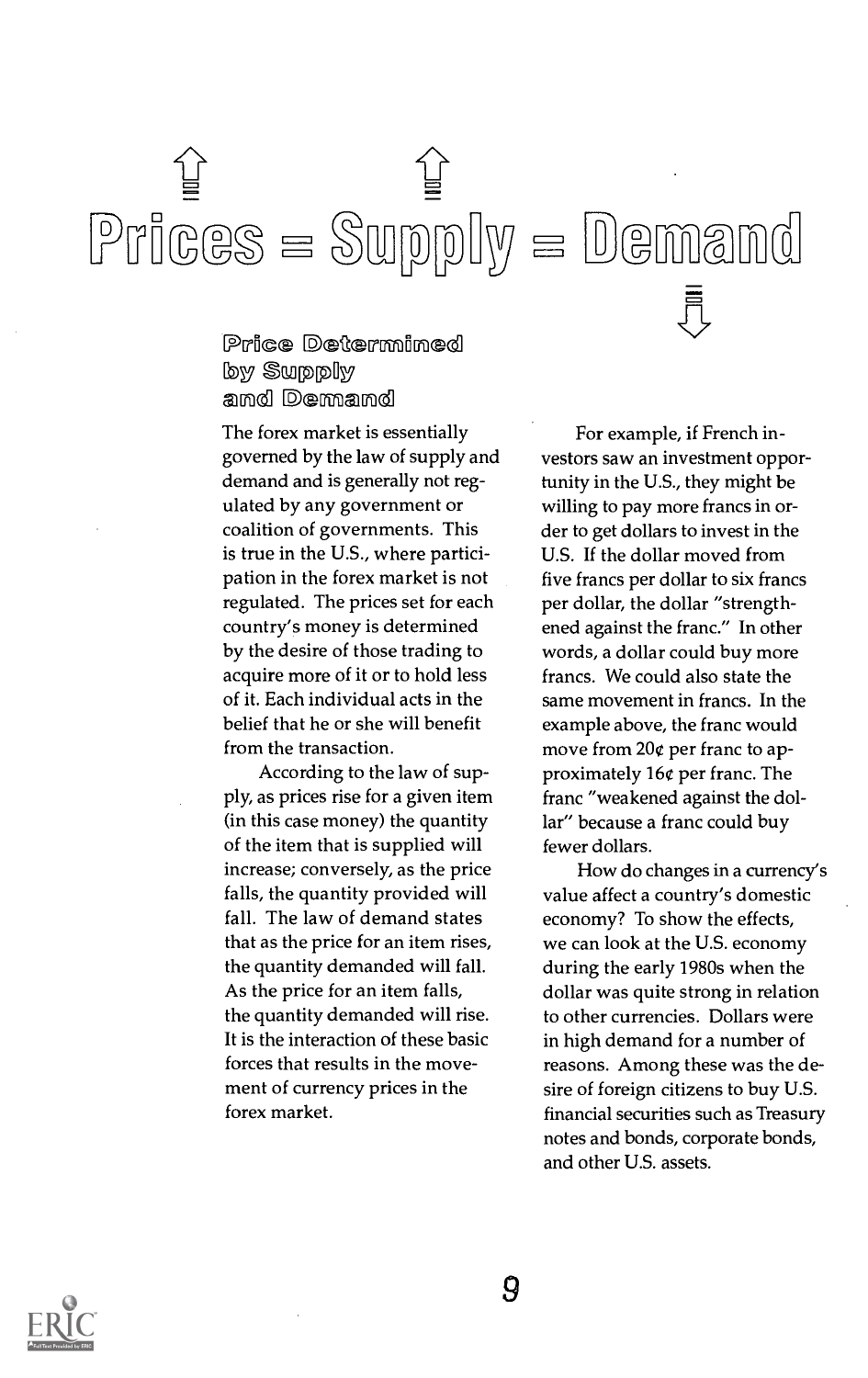Many sectors of the U.S. economy were borrowing heavily during the early '80s. Government, corporations, and individuals were all increasing their reliance on credit. This created strong demand for money to lend to borrowers. Typically, money saved by consumers is used to help meet such demand. Unfortunately, savings rates in the U.S. were very low. Consequently, the money for U.S. borrowing had to come from somewhere. Funds from abroad helped to meet the demand. This rise in demand increased the price (interest rates) of dollars. This, in turn, made it more attractive for foreign investors to hold dollars.

At the same time, the Federal Reserve acted to curtail inflation. The Fed restricted the growth of the money supply to lower the high levels of inflation of the late '70s and early '80s, an action that contributed to higher interest rates.

#### Factors Contributing to a Strong Currency

- Higher interest rates in home country than abroad
- Lower rates of inflation
- A domestic trade surplus relative to other countries
- A large, consistent government deficit crowding out domestic borrowing
- Political or military unrest in other countries
- A strong domestic financial market
- Strong domestic economy/weaker foreign economies
- No record of default on government debt
- Sound monetary policy aimed at price stability

المتقدم والمتحدث والمتحدث

All of these trends combined to make interest rates high for investors and borrowers. Various nations found these rates of return attractive. The relatively high interest rates at the time enabled investors to earn better returns than could be found in their own financial markets. The increased demand for U.S. investments helped to make the dollar stronger. In addition to attractive rates, foreigners were eager to invest in the United States because this country was, and still is, seen as a comparatively stable society, a safe haven where investments are secure.

#### Effects on am Ecomomy

The decisions of citizens to invest in another country can have a significant effect on their domestic economy. In the case of the U.S. in the 1980s, the desire for dollardenominated assets helped finance the U.S. government's large budget deficit and supplied funds to private credit markets. According to the laws of supply and demand, an increased supply of funds in this case funds provided by other countries - tends to lower the price of those funds. The price of funds is the interest rate. The increase in the supply of funds extended by foreign investors helped finance the budget deficit and helped keep interest rates below what they would have been without foreign capital.

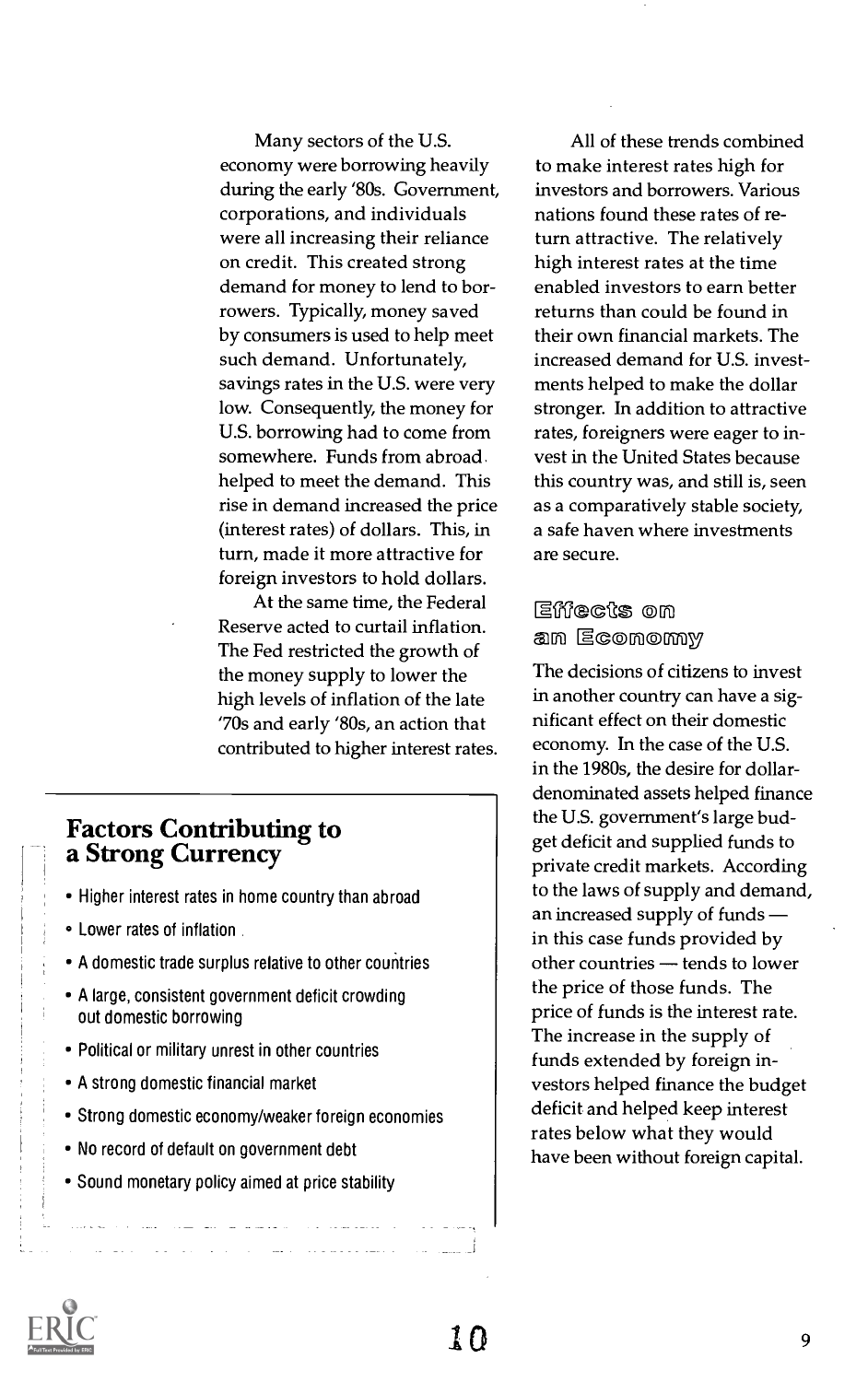Some were surprised that interest rates were not lower in the early 1980s, given the increased supply. But during this time period, government borrowing exerted strong upward pressure on interest rates. The increased flow of dollars at least kept rates from rising as high as they would have otherwise.

The rising demand for dollardenominated assets also had a negative effect on the U.S. economy. The stronger dollar increased the attractiveness of foreign goods in the U.S. Many price-conscious U.S. consumers responded by purchasing more imports and fewer domestic goods. This did help keep inflation under control. But at the same time, U.S. exports were more expensive to foreigners who tended to buy fewer U.S. goods. As a result, the trade deficit widened as U.S. exports decreased and U.S. imports increased.

Factors Contributing to a Weak Currency

- Lower interest rates in home country than abroad
- Higher rates of inflation

and the state of the state of

- A domestic trade deficit relative to other countries
- A consistent government surplus
- Relative political/military stability in other countries
- A collapsing domestic financial market
- Weak domestic economy/stronger foreign economies
- Frequent or recent default on government debt
- Monetary policy that frequently changes objectives

When a currency becomes too strong or too weak, it tends to distort international competition. As we have seen, the strong dollar of the early 1980s distorted the competitiveness of U.S. producers in relation to foreign producers. Even though foreign producers may not have used their resources as efficiently as their U.S. counterparts, they still might have been able to sell their products at lower prices than U.S. goods.

Many U.S. companies were able to respond to this increased competition by streamlining their processes and increasing productivity. In the long term these changes benefit these companies and the U.S. economy. However, some producers were unable to make sufficient adjustments and found that their products could not compete in either U.S. or international markets. It has been estimated that as a result of the strong dollar during the early 1980s, over one million U.S. workers were displaced.

In reaction, many of those hurt by foreign imports called for government assistance to limit foreign competition. This assistance came in the form of tariffs, quotas, subsidies and embargoes. This sentiment of protectionism is potentially one of the most harmful outgrowths of changes in the relative strengths of currencies. If one government passes laws setting up protective barriers, other countries would likely retaliate with protective measures of their own. International trade would slow, and people in all nations would then lose the benefits of better quality, lower prices, and a broader selection of products.

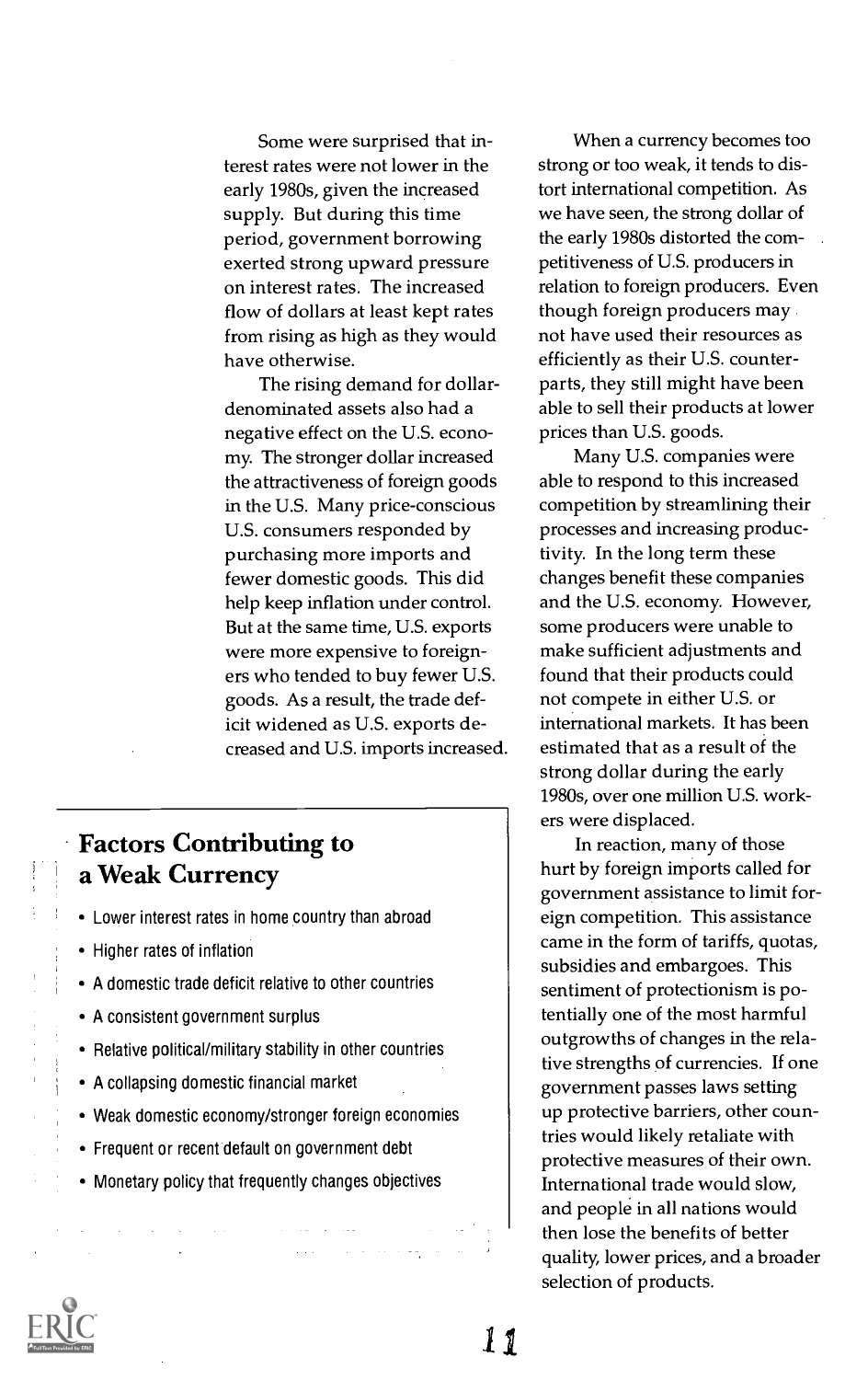#### Bretton Woods and Fixed Rates

If shifts in exchange rates can cause problems, why not fix rates between countries? Under a fixed-rate system, a dollar would always be worth the same amount of pounds, lira, yen or d-marks. This idea is not new. Through most of the modern era the world was on a fixed-rate system. The most recent version is referred to as the Bretton Woods System.

In 1947, the industrialized countries of the world met in Bretton Woods, New Hampshire, to discuss the state of the international economy in the post-WW II era. The heart of the discussion evolved around a plan to fix the rate of exchange for all foreign currencies to the U.S. dollar The dollar would, in turn, be tied to gold for purposes of international settlement at a set price. This meant that a pound, lira, yen, etc., would always yield a fixed number of dollars. And an ounce of gold would always cost a set number of dollars.

The hope was that the U.S. dollar would provide stability for international trade. This stability would, in turn, translate to a solid base upon which the war-torn economies of Europe and Asia could rebuild. One disadvantage of this system was that participating nations would need to take actions that would affect their domestic economy  $-$  such as increasing or decreasing the money supply  $$ in order to maintain their exchange rate.

The Bretton Woods Agreement, as it came to be called, started to unravel in the early 1960s. The U.S. had enjoyed a period of prosperity for most of the period since the end of World War II. Because the U.S. dollar was not convertible to gold domestically, but was considered "as good as gold" internationally, the growing U.S. economy (and money supply) meant that excess dollars easily found their way overseas.

But, in order to maintain the value of their currencies relative to the dollar, other countries had to expand their money supplies just as quickly in order to maintain the agreed upon ratios of foreign currencies to dollars. This increase in foreign currencies introduced higher inflation to those nations. The U.S. was, in essence, exporting inflation.

By the late 1960s, the now resurging countries of Europe and Asia recognized one of the sources of their inflation problems. They were reluctant to increase their domestic money supply to keep pace with the U.S., so they began to return excess dollars, demanding gold in payment at the agreed-upon rate of exchange. This led to an outflow of gold from the U.S. Eventually the U.S. holdings of gold became dangerously low. By 1971, President Nixon was forced to close the "gold window" by no longer exchanging dollars for gold at the agreed-upon rate. Since that time, exchange rates have been allowed to "float," with rates determined by the supply of and demand for currencies.

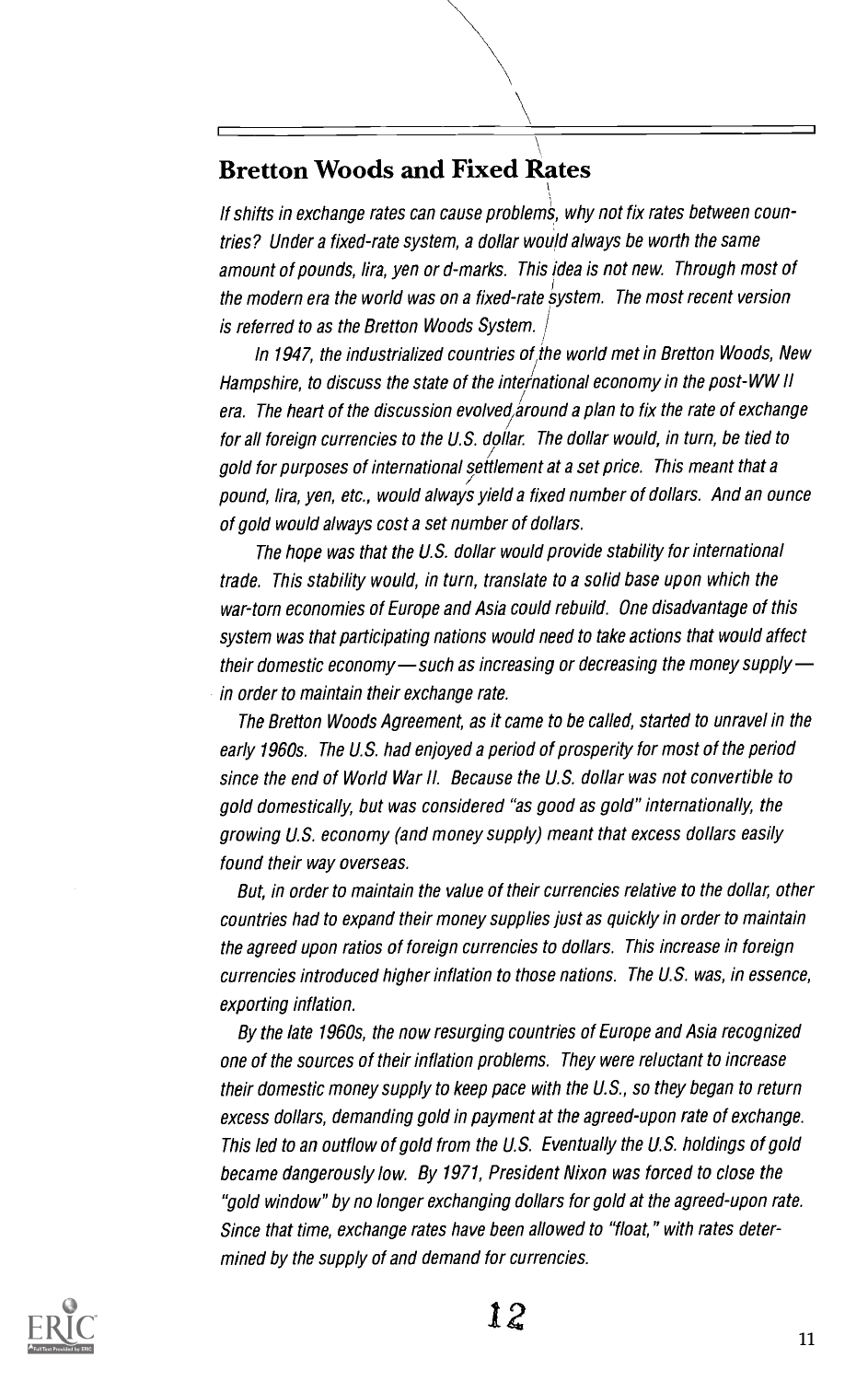#### A Diffieremt Lessom  $f$ rom  $f$ lhe  $\mathfrak{so}$ es

The U.S faced a different situation during the mid-1990s. The reason a currency weakens may not have much to do with problems in that country's economy. Sometimes, a currency weakens simply because of external factors.

During the autumn of 1995, the U.S. dollar began to weaken significantly against both the Japanese yen and the German d-mark. The U.S. economy had recovered from the 1990-91 recession and experienced solid growth. But in late 1995 some felt that economic growth was slowing down. When the dollar began to fall, this increased investors' and consumers' concern about the strength of the recovery. There were even calls for the Treasury to direct the Federal Reserve to buy dollars and sell yen and d-marks in an attempt to strengthen the dollar and reinvigorate these conomy.

Berlin-

 $\sum_{i=1}^n$ 

However, the dollar was not falling because the U.S. economy was weak. Rather, the rising value of the other currencies reflected improving economic conditions within those countries. In Germany, the continued reunification of East and West, while presenting problems, was viewed as an opportunity to reach a large population that previously had not had access to Western goods and services. High interest rates in the reunified Germany were also an attraction to investors.

A different scenario was unfolding in Japan. Despite low interest rates, deflation was actually making "real" Japanese interest rates fairly attractive. Real interest rates are usually calculated by subtracting the rate of inflation from the interest rate quoted.

DM

The reunification of East and West Germany resulted in high interest rates.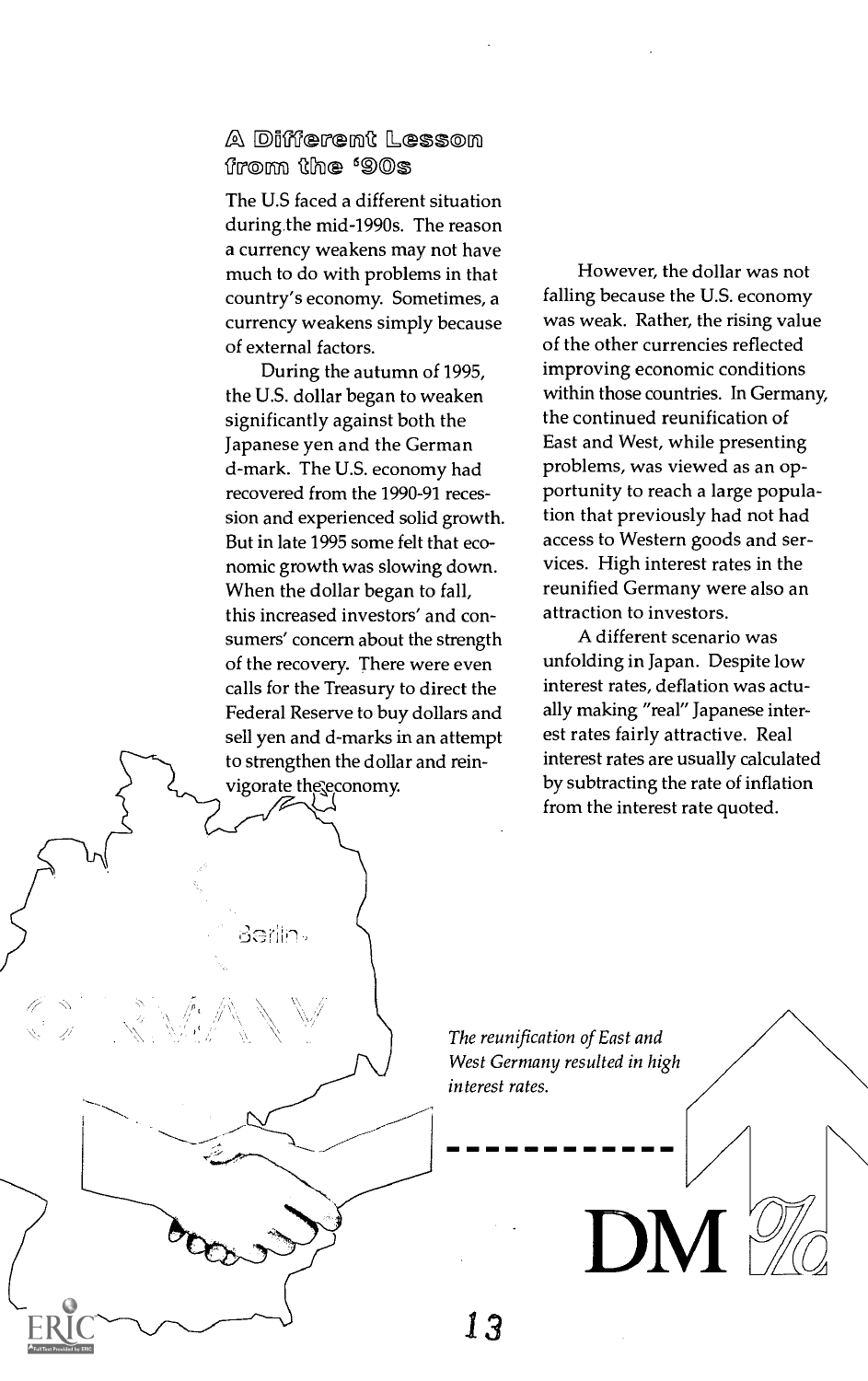# The high interest rate attracted  $\sum_{\text{U.S.}\text{ investors.}}$



Thus, a 4 percent interest rate in an economy with 3 percent inflation converts to a real rate of interest of only 1 percent (4 percent 3 percent = 1 percent). Negative inflation (commonly called deflation) essentially adds that rate to the market interest rate. An interest rate of 2 percent in an economy with 3 percent deflation yields a real rate of interest of 5 percent.

Thus, the reason the dollar "weakened" during the fall of 1995 had less to do with weakness in the U.S. economy than with positive opportunities in the economies of Germany and Japan.

#### Stable Dollar

A strong currency can have both a positive and a negative impact on a nation's economy. The same holds true for a weak currency. Currencies that are too strong or too weak not only affect individual economies, but tend to distort international trade and economic and political decisions worldwide. This is compounded by the fact that individual consumers can benefit from changes in the value of a currency, while producers in the same country are hurt. But the value of a currency alone does not dictate trade flows. Many other factors are involved, such as the quality of the product. Nevertheless, changes in currency values can have a dramatic effect. Ideally, currency values should be relatively stable and at a level that can sustain long-term economic growth both here and abroad.

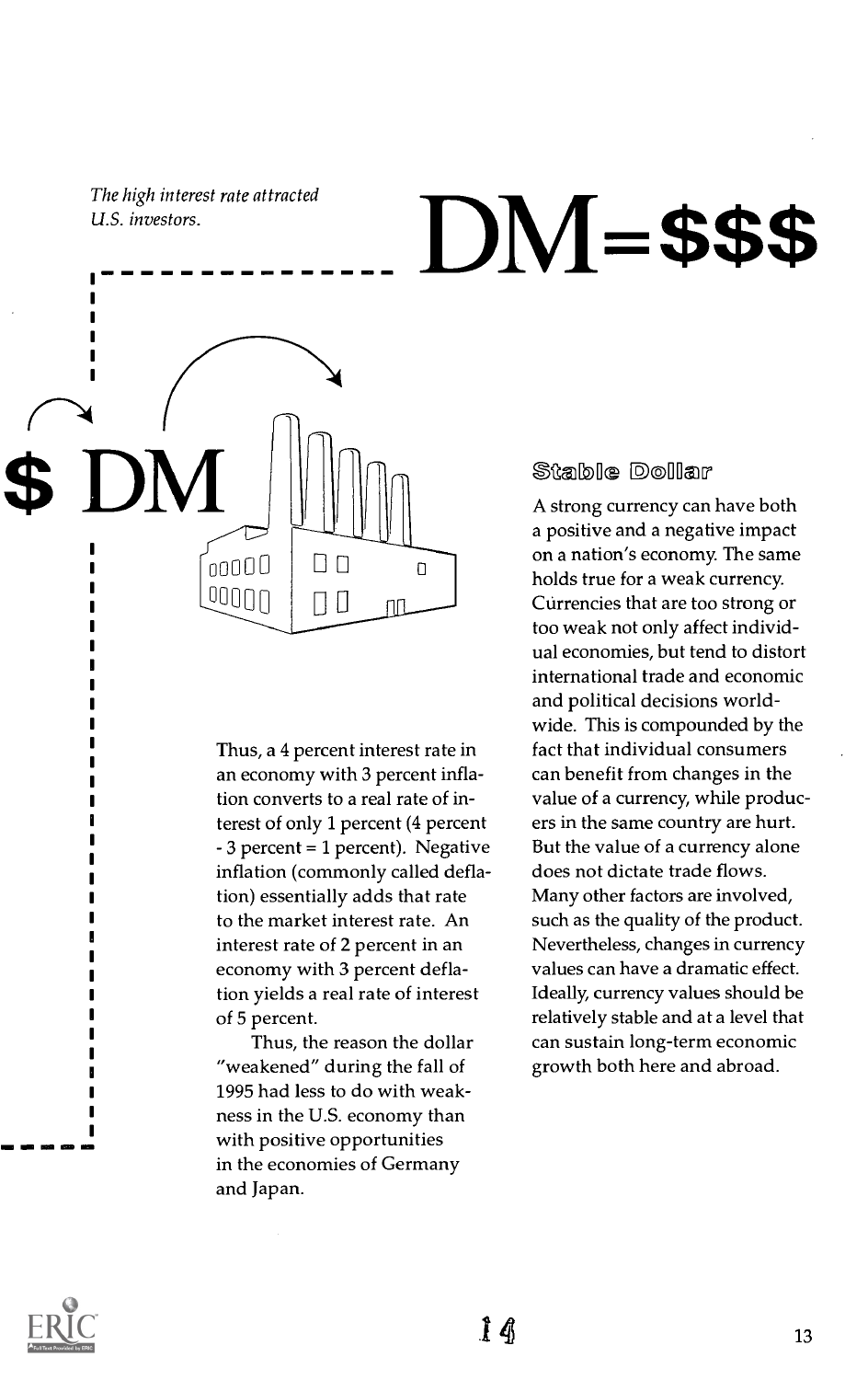#### Additional Readings

To order these materials, contact the address or phone numbers listed below. Or you can contact the Federal Reserve's Public Information Center, P.O. Box 834, Chicago, IL 60690-0834, phone 312-322-5111, fax 312-322-5515, or on the Internet at http://www.frbchi.org.

#### Basics of Foreign Trade and Exchange Public Affairs Department Federal Reserve Bank of New York 33 Liberty New York, NY, 10045 http://www.ny.frb.org

The Story of Foreign Trade and Exchange Public Affairs Department Federal Reserve Bank of New York 33 Liberty New York, NY, 10045 http://www.ny.frb.org

What is the Balance of Payments Public Affairs Department Federal Reserve Bank of Boston 600 Atlantic Avenue Boston, MA 02106-2076 http://www.bos.frb.org

A Regional Export-Weighted Dollar: A Different Way of Looking at Exchange Rate Changes Public Affairs Department Federal Reserve Bank of Chicago P.O. Box 834 Chicago, IL 60690-0834 http://www.frbchi.org

On Reserve #38 Exchanging the Flow of Trade Public Affairs Department Federal Reserve Bank of Chicago P.O. Box 834 Chicago, IL 60690-0834 http://www.frbchi.org

Suggested Classroom Activities

Teachers interested in activities on foreign exchange are encouraged to visit the education page of the Federal Reserve Bank of Chicago's web site at http://www.frbchi.org and go to the education page.

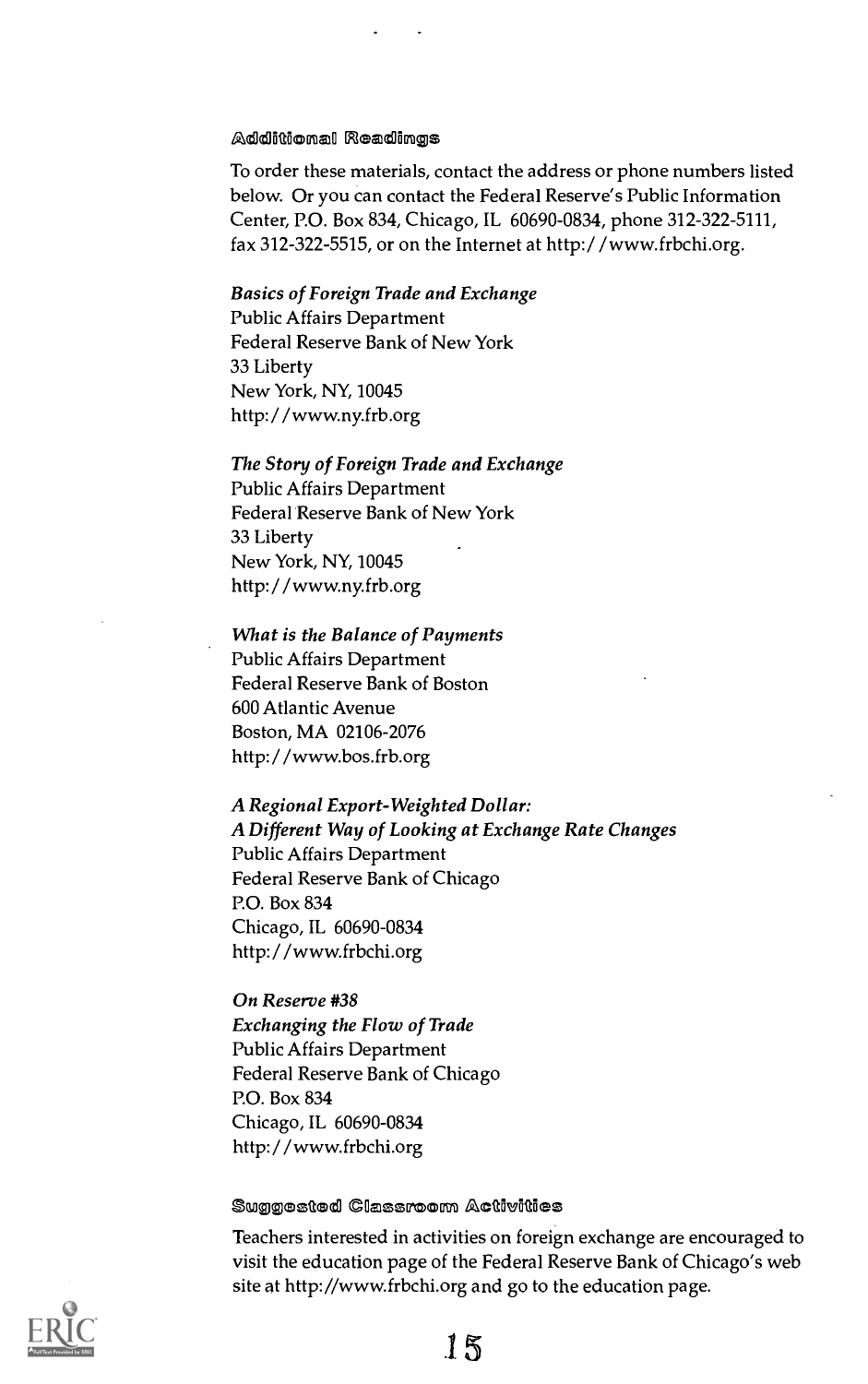Federal Reserve Bank of Chicago 230 South LaSalle Street Chicago, IL 60604-1413 Phone: 312-322-5111 Fax: 312-322-5515  $W_{\text{H}}$ : http://www.frbchi.org 16  $\text{H}$  6 June 1998 15m

ed by ERIC

 $\ddot{\phantom{0}}$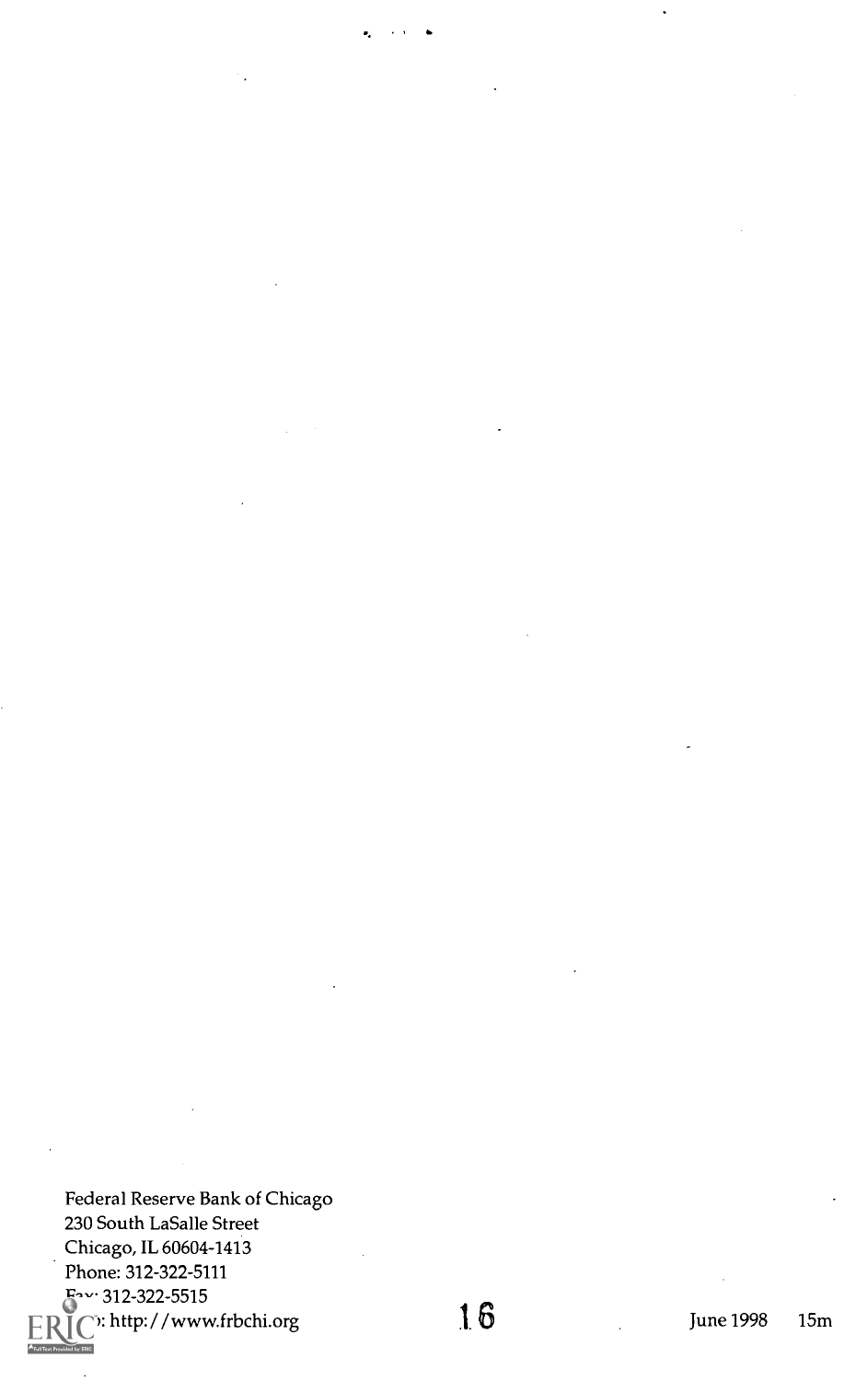## Federal Reserve Bank of Chicago

### Strong Dollar Weak Dollar

#### Classroom Questions for Strong Dollar Weak Dollar

- Economics/History questions & activities
- Answers to content questions
- Strong Dollar/Weak Dollar Booklet (on-line version) http://www.frbchi.org/pubs-speech/publications/booklets/strong\_dollar/stro ng\_dollar.html
- Ordering Information

#### Economics and/or History

#### Content Questions & Activities

- 1. Discuss what happens to the buying power of U.S. consumers when the dollar is strong and when it is weak. (page 3)
- 2. Is a tourist from a foreign country most likely to visit the U.S. when the dollar is strong or weak? Explain your decision. (page 3)
- 3. What is the CPI, and what does it measure? (page 4)
- 4. Explain how the dollar could be both a currency, like it is in the U.S., and a commodity, like it could be in a foreign country? (page 5)
- 5. Explain how the concept of price changes in terms of supply and demand. (page 8)
- 6. There were several consequences of the strong dollar during the early 1980's. List one of the consequences and discuss the impact on the U.S. (page 10)
- 7. How is gold associated with Bretton Woods and fixed rates? (page 11)
- 8. What do you see as one possible cause for the weaker dollar in the 1990's? (page 12)

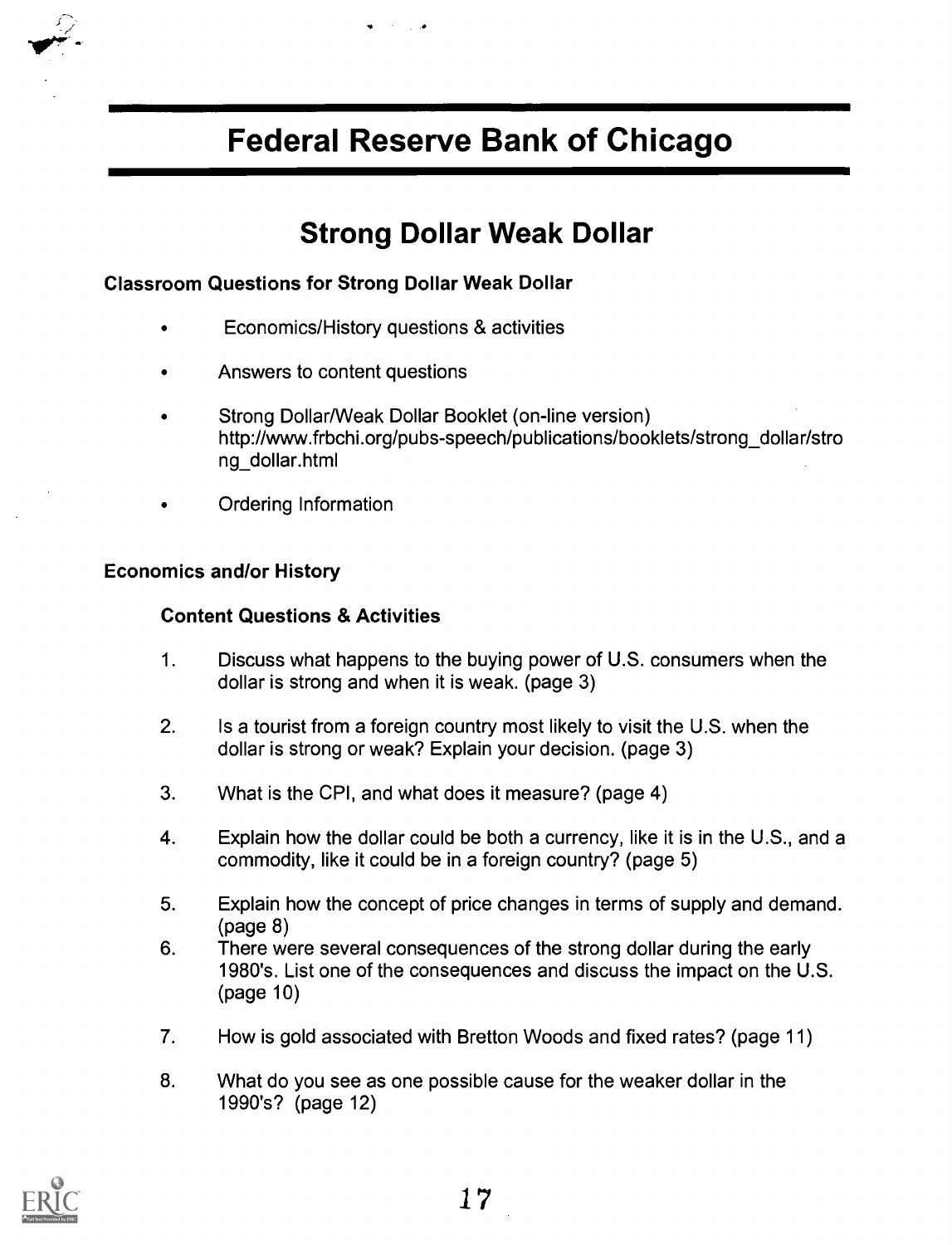#### Application Questions & Activities

- 1. Have students write in a journal what they feel would be the impact of nations becoming protectionist in nature. In other words, what happens when a country attempts to "defend" their currency from foreign competition?
- 2. Have students investigate the strength of the dollar today by researching on the Internet, or at a library, to discover what the exchange rate is. Invite interested students to present their findings to the class and speculate on why it is at its current level.
- 3. Assign students to interview three people that were working either during the 1980's or early 1990's to find out what life was like in the work force or in the economy during these periods.

#### Answers to content questions

- 1. A strong dollar means that U.S. consumers will pay less for goods and services from other countries. A weak dollar means that U.S. consumers will pay more for goods and services from other countries.
- 2. A tourist would most likely travel to the U.S. when the dollar is weak compared to their currency because the prices of U.S. goods and services would be less for them. On the other hand, when the dollar is stronger, then it is more beneficial for the U.S. consumer to travel abroad because the prices of foreign goods and services drop for the U.S. consumer.
- 3. Consumer Price Index it measures the purchasing power of the dollar in terms of standard basket of goods and services.
- 4. A currency can be something that has a price and is bought and sold. This is an example of it being a commodity. Other times the dollar is bought in order to purchase U.S. goods and services.
- 5. Answers should state that according to the law of supply, as prices rise, the quantity of the item that is supplied would increase. As price falls, the quantity provided will fall. The law of demand states that as the price for an item rises, the quantity demanded will fall, and vice versa.
- 6. Answers will vary. Main points that could be addressed would include the expanding trade deficit, which decreased U.S. exports and increased U.S. imports; the strong dollar that distorted the competitiveness of U.S. producers in relation to foreign producers; the displacement of many U.S. workers.

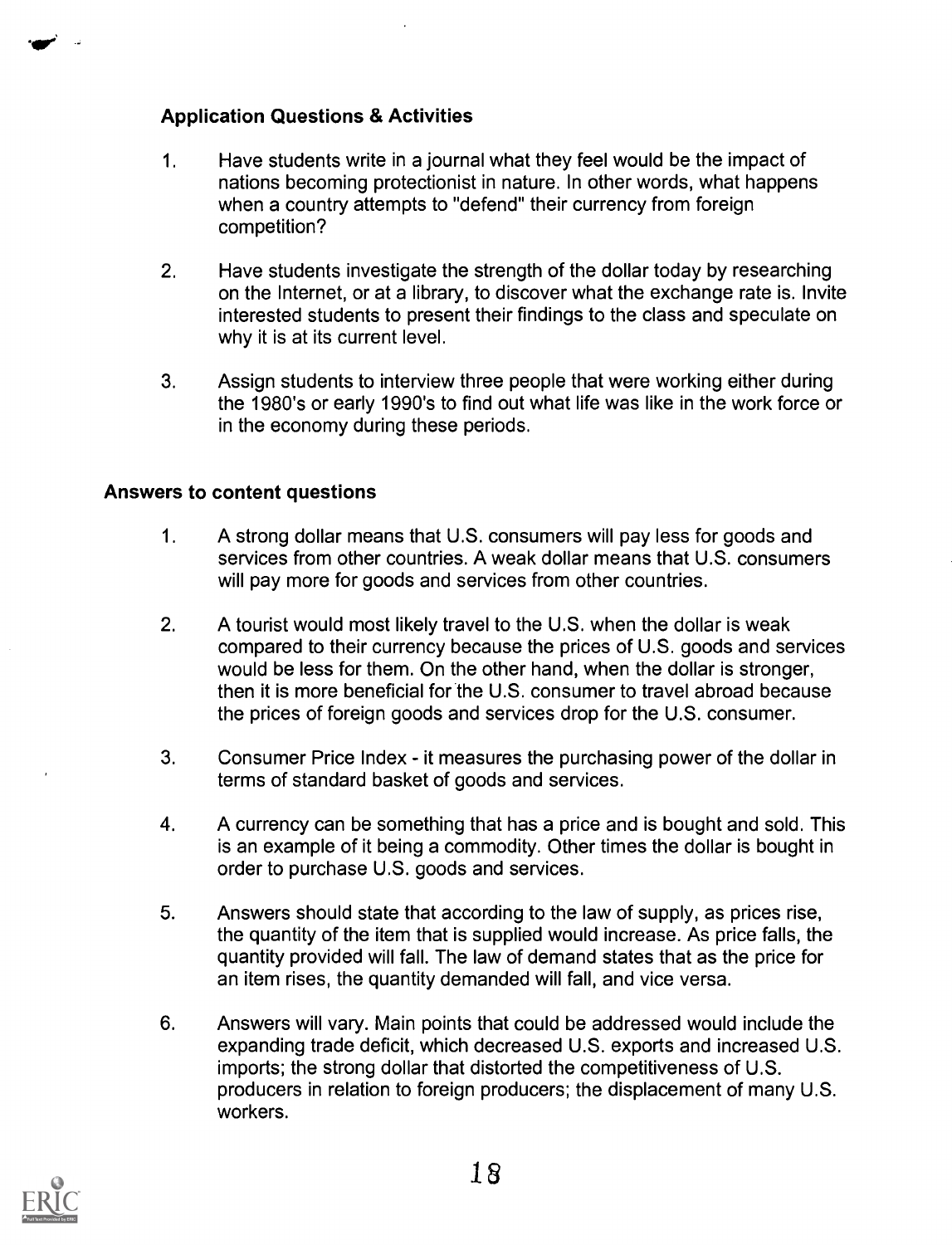7. The purpose was to have fixed international settlement price and a fixed-rate system that tied an ounce of gold to a set number of dollars and tied other currencies to the dollar at fixed rates.

يبادحها والمحامة

8. The U.S. economy was not so much to blame as is the fact that other currencies reflected improving economic conditions within those countries.

#### Ordering Information

Strong Dollar Weak Dollar: Foreign Exchange Rates and the U.S. Economy is available free from the Federal Reserve Bank of Chicago. It can be ordered on-line using our on-line order form, or by contacting our Publications Department at

on-line order form: http://www.frbchi.org/pubs-speech/publications/print\_order\_script.html

e-mail: publications.chi@chi.frb.org

- mail: Publications Coordinator Public Information Center Federal Reserve Bank of Chicago P.O. Box 834 230 South LaSalle Street Chicago, Illinois 60690-0834
- telephone: 312/322-5111

fax: 312/322-5515